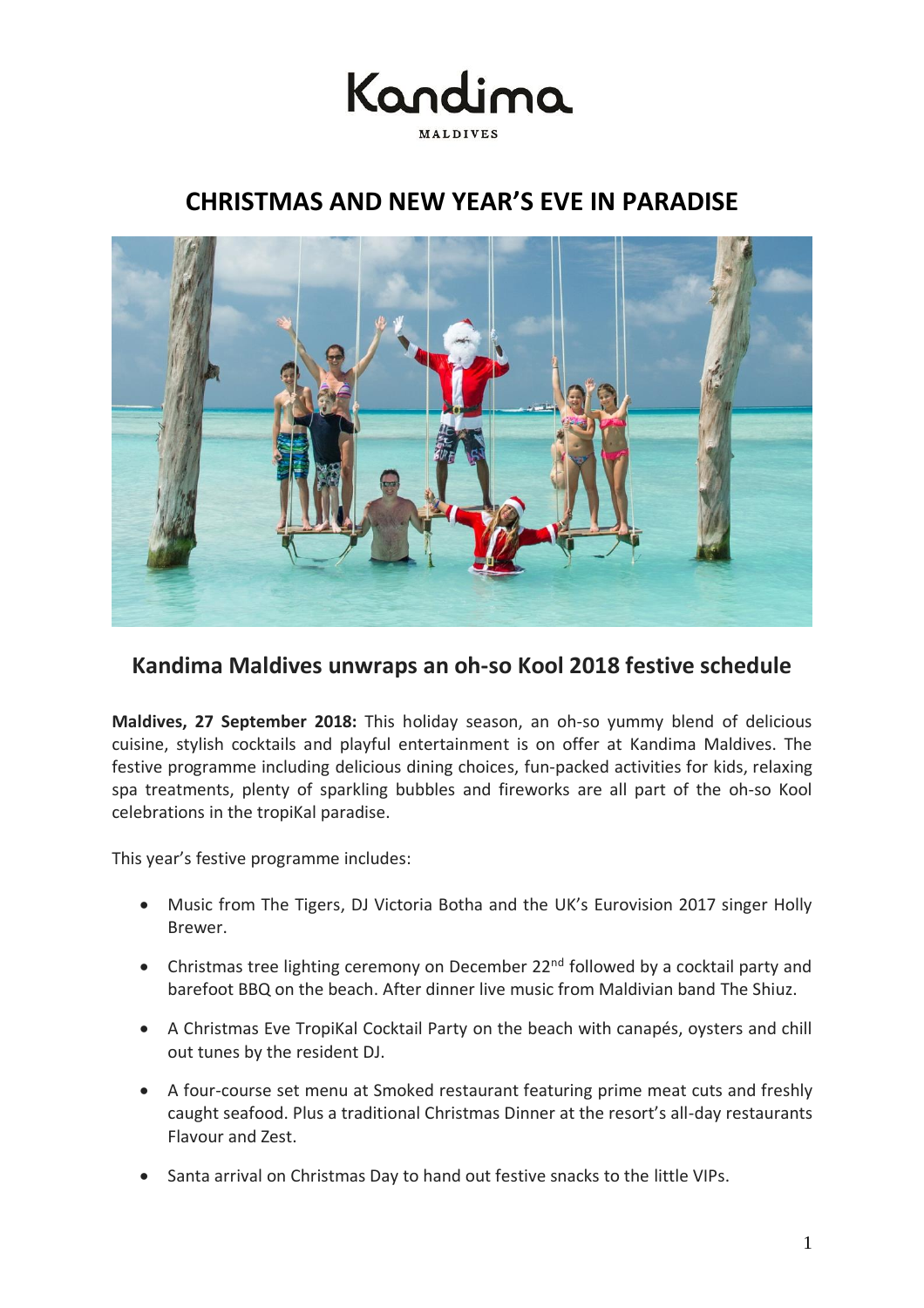# Kandir MALDIVES

- Diving with Santa.
- A KULA art festival on December 28<sup>th</sup> where 20 local artists encourage guests to find their inner Picasso. There will also be a KULA run, a colourful event on the beach.
- Fiesta Del Sol party on December  $31<sup>st</sup>$  kicks off with cocktails and live entertainment on the beach. The Zest and Flavour restaurants offer an awesome New Year's Eve buffet, which includes Argentinean Asado, fresh pasta, dim sum, sushi and sashimi, Pata Negra, som tum, tandoori and delicious desserts. After dinner, guests are invited to party on the beach with music from The Tigers and Holly Brewer. The evening ends with an awesome firsework display.
- January 1<sup>st</sup>, a lavish Hangover Breakfast awaits all the guests at Zest and Flavour restaurants, which will be followed by an awesome brunch taking place until 14.30.
- An Orthodox Christmas Eve Barefoot BBQ on the beach on 6<sup>th</sup> January.

For bookings, please contact Rez Krew by email [mykindofplace@kandima.com](mailto:mykindofplace@kandima.com) or phone +960 676 0077.

High res photos [here.](https://www.dropbox.com/sh/c44ohiydmx588y0/AAAjTq670e6OKNCNJ58sD1E4a?dl=0)

Stay tuned by following Kandima Maldives on ........

**-Ends-**

### **About Kandima Maldives**

This new game-changing resort is an affordable lifestyle destination. Kandima Maldives is smart, playful, rooted and responsible. This 3-kilometer resort is a place with an authentic Maldivian soul. It is all about genuine hospitality with a human touch and innovative solutions that make use of the latest technology. Kandima Maldives is under the new hospitality group Pulse Hotels & Resorts, and caters for guests of all ages: families, couples, groups of friends and honeymooners. Whether you seek relaxation, both aquatic and island adventures, wellbeing, fitness or just family time, this 266-room beach resort has something for everybody. With the longest outdoor pool in the Maldives, football pitch, tennis and volleyball courts, Aquaholics water sports and dive centre, Aroma art studio and many more, there is plenty to keep everyone occupied.

### **About Pulse Hotels & Resorts**

Established in 2015, Pulse Hotels and Resorts is an umbrella brand for a range of innovative and contemporary hotels and resorts that are being built upon their core philosophy of being smart,